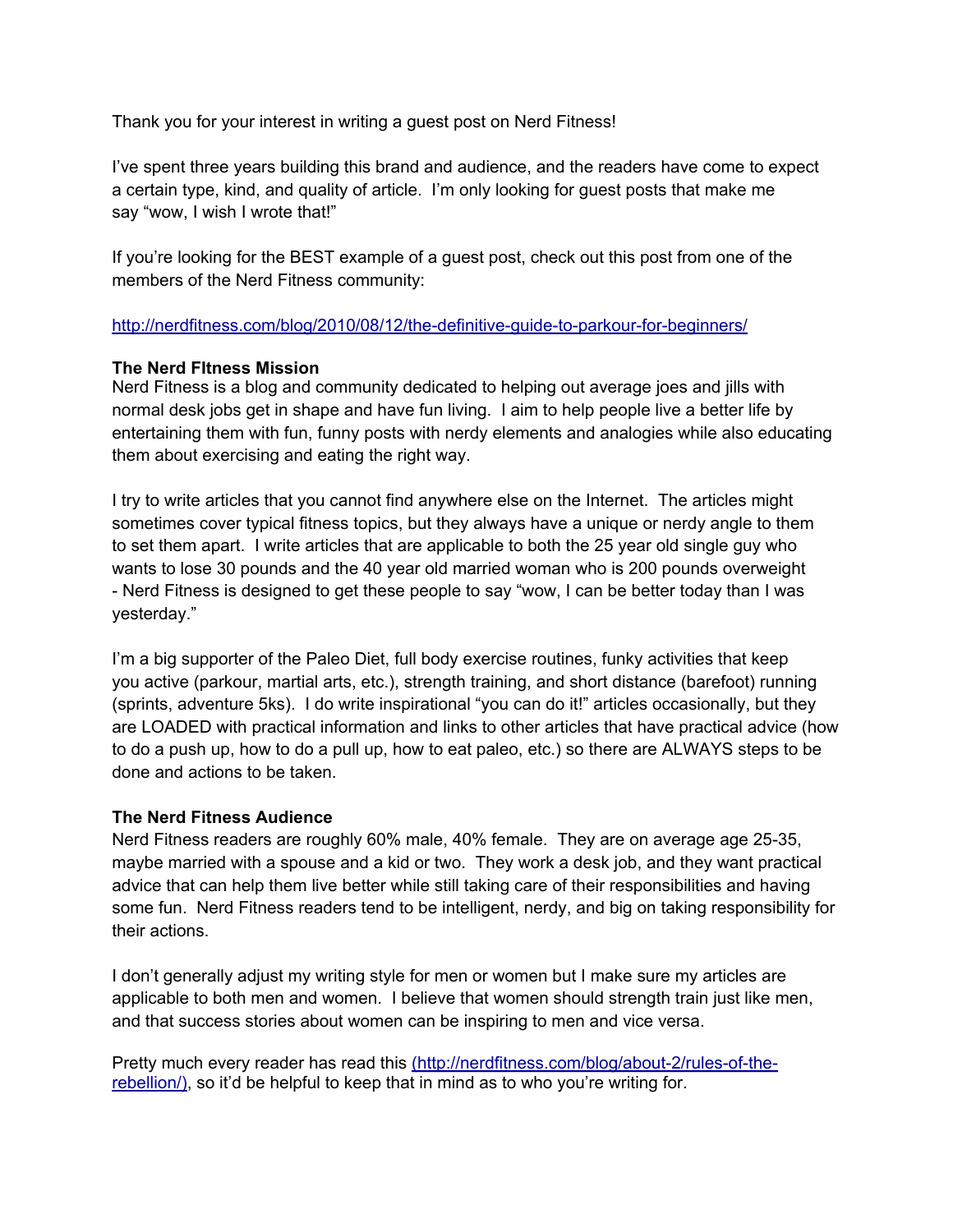They want to be entertained, educated, and feel like "hey, this is something I can do starting TODAY."

# **The Nerd Fitness Style**

I've worked incredibly hard to establish a particular brand and style for Nerd Fitness articles. I make sure my articles have a unique mix of nerd humor, videogame/movie/nerd references, and practical, applicable information. I want readers to finish reading an article and be inspired to take action immediately or educated enough to improve their situation.

# **Obviously, not all of the guidelines need to be used in every post; they are meant to give general direction:**

**Make sure your topic relates to the reader,** a desk jockey who wants to feel better about himself/herself and lose weight/get stronger. An article about going from 6% body fat down to 5% body fat while living on a yacht with a mansion probably won't be easily understood by my readers.

**Look to super heroes, comic book heroes, and movie heroes for inspiration.** I love taking characters from movies or shows or games and finding a way to relate them to real life examples and experiences.

**Use humor.** While I take my job of helping people get in shape and eat better very seriously, I also don't take myself too seriously. I poke fun at myself when possible, crack some jokes, and keep the reader laughing and smiling when I can. If the Joker was reading it, I wouldn't want him to ask "why so serious!?!??!"

**Don't preach.** Don't use an article as a chance to get on your soapbox and preach. Nobody wants to be preached to, especially nerds! If you have a way to help them, explain how your method has helped you, not why you're so much better than them or why your method is superior to everything out there. We're all students in this life nobody has all the answers...and I encourage my readers to question EVERYTHING.

**PROVIDE SPECIFIC ADVICE TO BE HELPFUL.** Whether you're writng a how-to article, an educational article, or an inspirational article, it should have specific actions and instructions for readers so they know exactly what they need to do how to better themselves.

**Most importantly, write in a blog style and format.** I don't want a giant 1500 word post with a few paragraphs. Take a look at any of my articles; although some are 3500+ words, they're divided by headings, sub headings, indented paragraphs, numbered lists, bullet points, bold and italics.

Make it easy for the reader to read.

*If your article doesn't fit the Nerd Fitness brand and style, it won't be selected.*